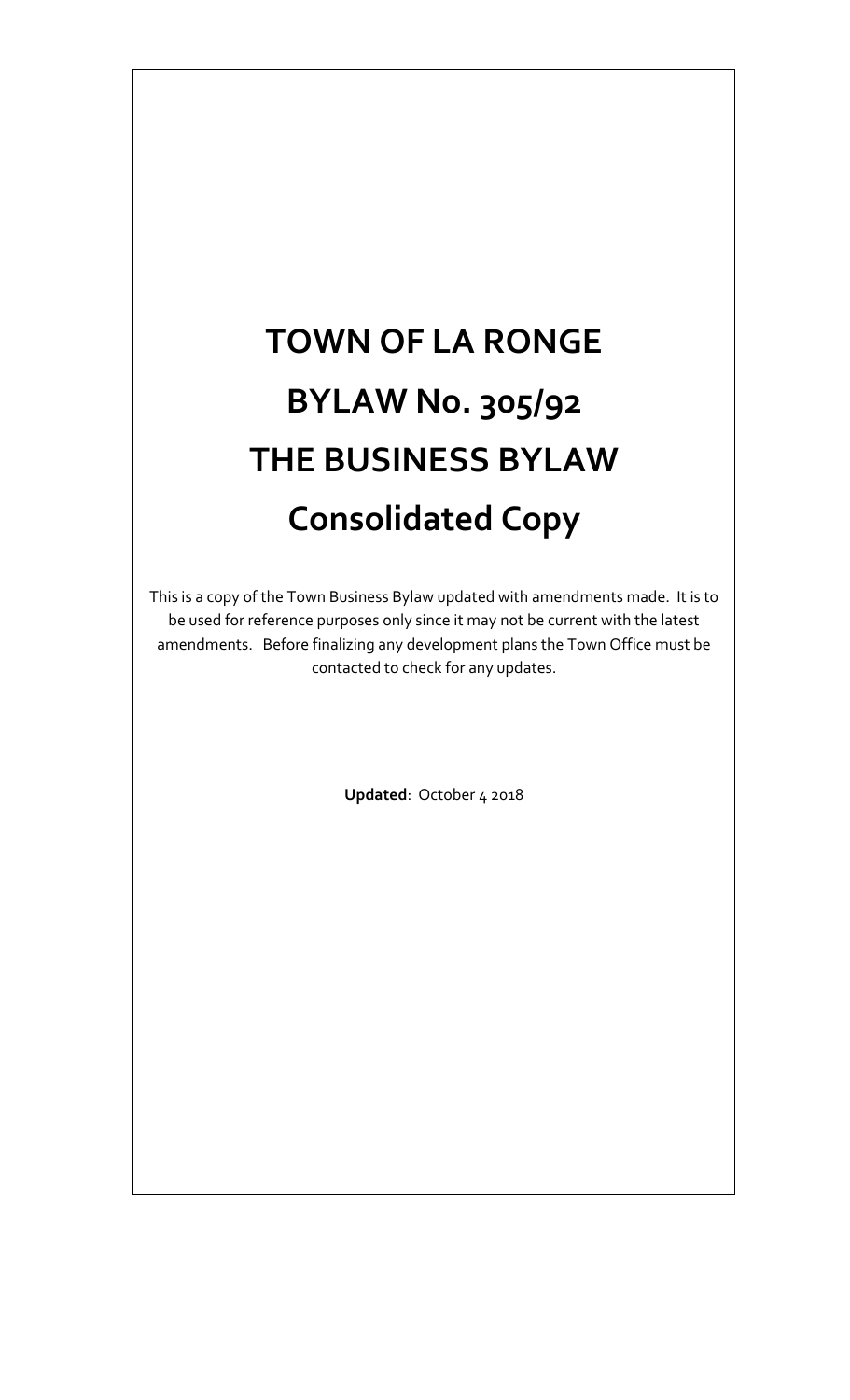# **TOWN OF LA RONGE BYLAW NUMBER 305/92**

# **A BYLAW OF THE TOWN OF LA RONGE IN THE PROVINCE OF SASKATCHEWAN RESPECTING THE LICENSING, REGULATING AND CONTROLLING OF PERSONS ENGAGING IN CERTAIN BUSINESSES OR CALLINGS WITHIN THE TOWN OF LA RONGE**

Pursuant to the provisions of **The Urban Municipality Act, 1984** the Council for the Town of La Ronge in open meeting assembled hereby enacts as follows:

- 1. This Bylaw may be cited as the General Business Bylaw.
- 2. For the purposes of this Bylaw:
	- a. "Business" shall mean and includes a trade, profession, occupation, employment, or calling that, while operating within the Town of La Ronge, provides one or both of:
		- i. Goods, except where those goods are provided wholesale to licensed businesses in the Town of La Ronge; or
		- ii. Services, except where the business is assessable for the purpose of business taxes within the Town of La Ronge.
	- b. "Council" shall mean the Council for the Town of La Ronge
	- c. "Licensee" shall mean any person holding a business license as required by the provisions of this Bylaw;
	- d. "License Year" shall mean the calendar year period of January 1<sup>st</sup> to December 31<sup>st</sup> both dates inclusive:
	- e. "Medical Health Officer" shall mean the Medical Health Officer for the Town of La Ronge, and includes any person acting under Federal or Provincial authority and having jurisdiction regarding health standards within the Town of La Ronge;
	- f. "Person" shall mean and includes an individual or a group of two or more individuals, an association, a partnership, an organization or a corporation within the meaning of both the federal and provincial legislation governing the affairs of such entities;
	- g. "Town" shall mean the Town of La Ronge;
	- h. "Town Administrator" shall mean the Administrator for the Town of La Ronge, or any other person authorized to act on his behalf;
	- i. "Transient Trader" shall mean:
		- i. All transient traders as defined by **The Urban Municipality Act, 1984,** and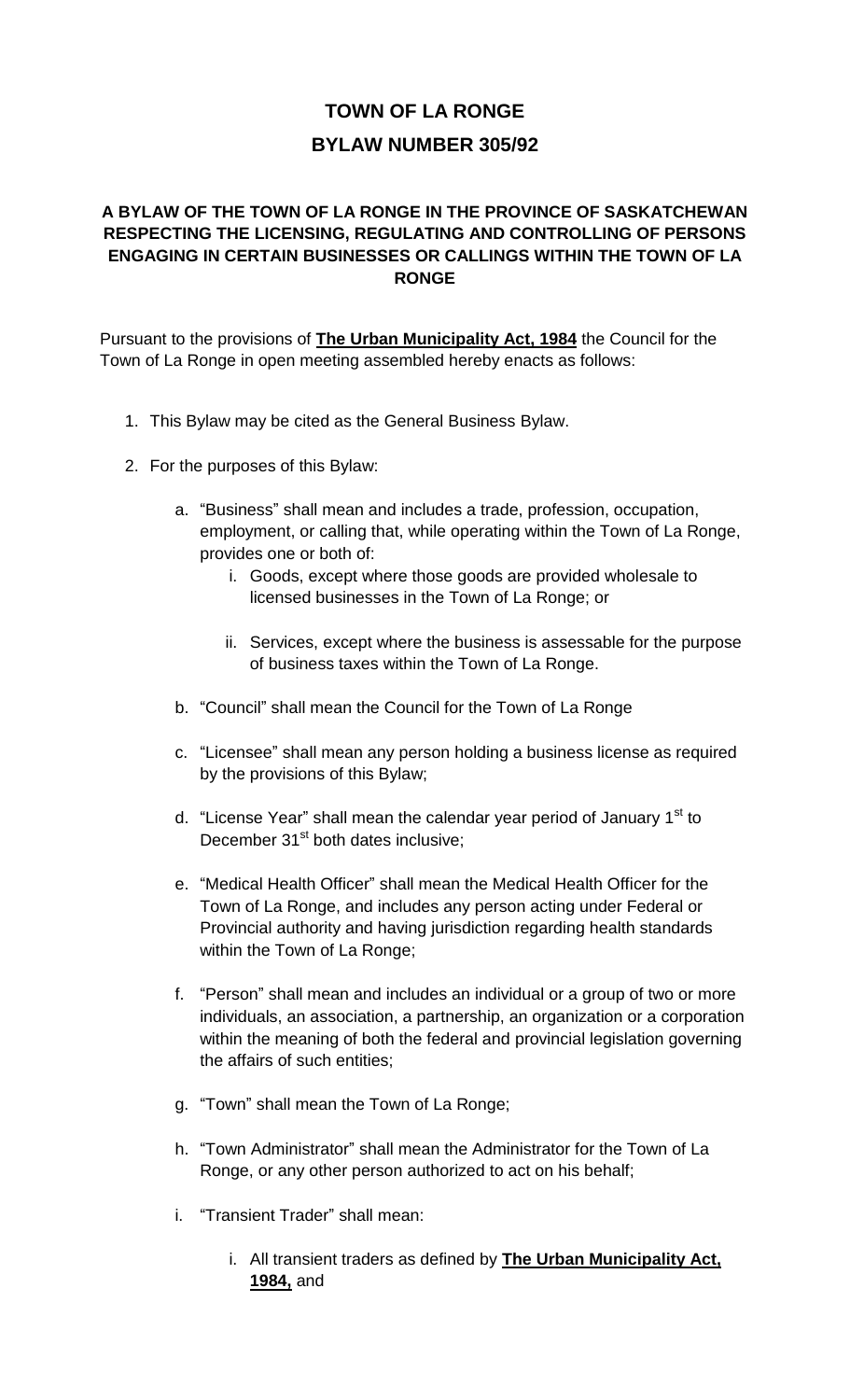- ii. Every person commencing a new business in the Town of La Ronge, in an assessable place of business, where the business is intended to remain in operation for less than three consecutive months.
- j. For the purposes of interpreting this Bylaw, words importing the male gender shall be deemed to refer to and include the female gender.
- k. "Second Hand Goods" shall include personal property of every description, the same having been previously owned and used by some person.
- l. "Second Hand Dealer" shall mean any person who exchanges, sells, or purchases second hand goods.
- 3. Subject to section 8, no person shall carry on a business within the Town of La Ronge without first having obtained a license to do so.
- 4. A license shall be required for each and every business, notwithstanding that more than one business is carried on by the Licensee, or that more than one business is carried on in one place or on one premises.
- 5. Every person required to be licensed under the provisions of this Bylaw shall apply for the said license at the office of the Town Administrator.
- 6. All applications for a license pursuant to this Bylaw shall include:
	- a. The name and address of the applicant;
	- b. The nature of the business proposed to be carried out;
	- c. The place where the proposed business is to be located or conducted;
	- d. Such further information as the Town Administrator may require.
- 7. All applications submitted to the Town Administrator shall be accompanied by the prescribed fee as set out in Schedule "A" to this Bylaw.
- 8.
- a. Upon receipt of an application and the prescribed fee, the Town Administrator may, where deemed necessary by him or required by Council, request the Applicant to provide a written submission as to:
	- i. The character and qualifications of the applicant; and
	- ii. The suitability of the premises, if any, in which the business to be licensed is to be carried on.
- b. Upon receipt of the said submission, the Town Administrator or such person as may be authorized to act on his behalf, may grant or refuse to issue a business license.
- c. Upon the issuance of a provisional license, the applicant shall be entitled to carry on the business for which the license is required, but only until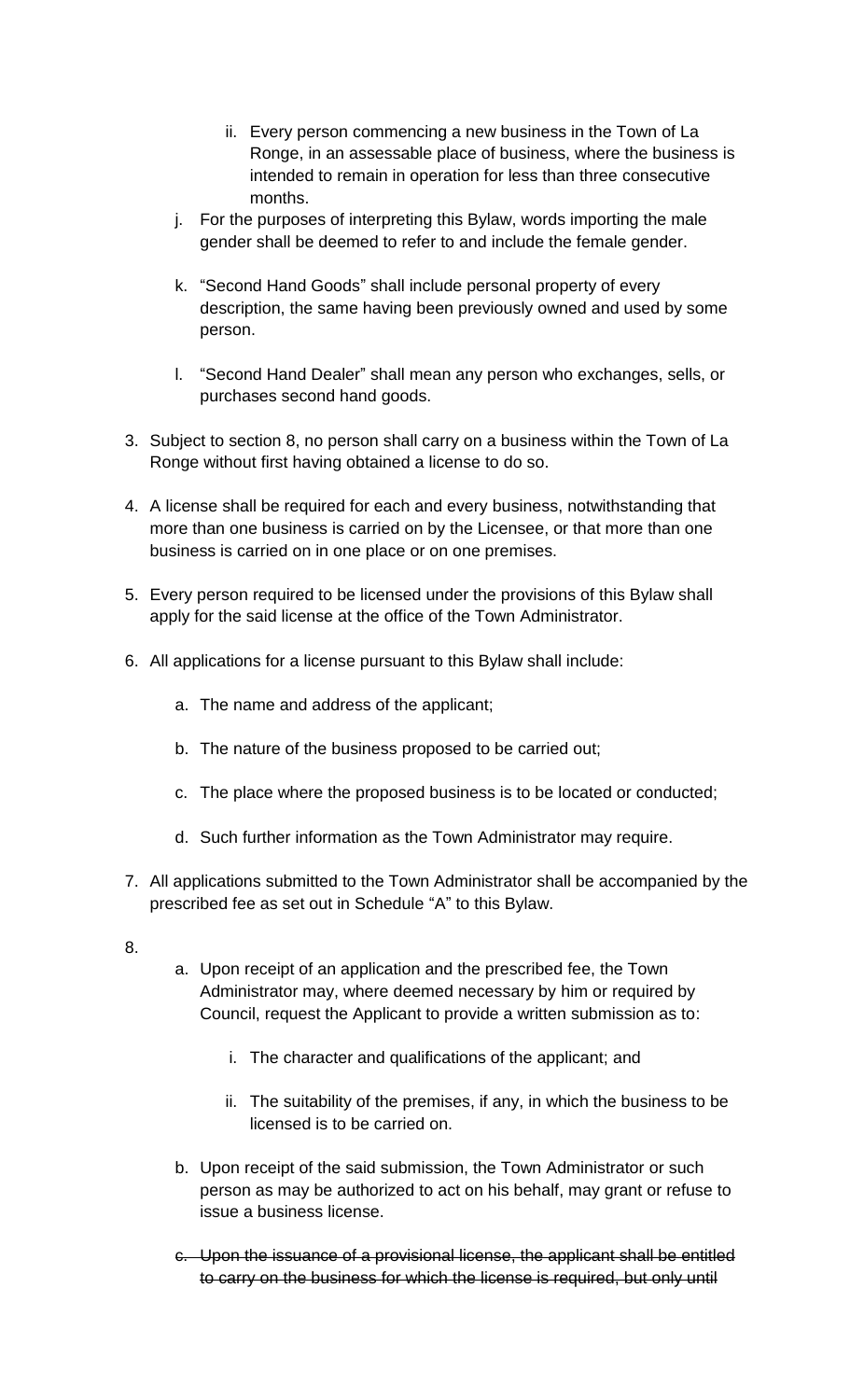such time as the license applied for has been granted or refused by Council.

- 9.
- a. Every license issued under this Bylaw shall be provided to the Licensee.
- b. Where a business requiring a license pursuant to this Bylaw is carried on in a specified location within the Town of La Ronge, the license shall be conspicuously displayed at the specified location.
- c. Where a business requiring a license pursuant to this Bylaw does not have a specified location, the license shall be produced upon the demand of any person with whom the Licensee or his agent is doing business.
- 10.
- a. Subject to sections 11 and 12, all licenses granted pursuant to this Bylaw shall be for the year current at the time of the granting thereof, and shall expire on the 31<sup>st</sup> day of December next succeeding the date of the granting of the license.
- b. No license fee shall be pro-rated, regardless of the date of application or issuance of the license.

#### 11.

- a. Subject to section 12, all licenses issued to Transient Traders shall be for a period from the Monday up to and including the Saturday of the week concurrent with the issuance of the license.
- b. No license fee for Transient Traders shall be pro-rated, regardless of the date of application or issuance of the license.
- (1)
	- (a) Every second hand dealer and pawn broker shall keep complete and detailed books of account which shall set forth full and detailed particulars of every transaction including the name and address of the person buying, selling, pawning, redeeming, exchanging, or leaving any personal property for sale on consignment, a sufficient description of such personal property, the date bought, sold, pawned, redeemed, exchanged or left for sale on consignment, the amount of the sale or purchase price or the amount for which pawned or redeemed, the minimum price at which said personal property left on consignment may be sold, or particulars of the articles given in exchange, as the case may be, and the deductions or charges for commissions, interest, and authorized disbursements made.
	- (b) Every second hand dealer and pawn broker, shall, upon the purchase, sale, pawn, redemption, exchange or receipt of personal property for sale on consignment, issue and deliver to the persons so purchasing, selling, pawning, a receipt, sales slip or pawn ticket, containing full and detailed particulars of the transaction required to be entered by him in his books of account as required by these regulations.
	- (c) All books and records of every second hand dealer and pawn broker shall at all times during business hours be open to inspection by the License Inspector or any member of the Royal Canadian Mounted Police.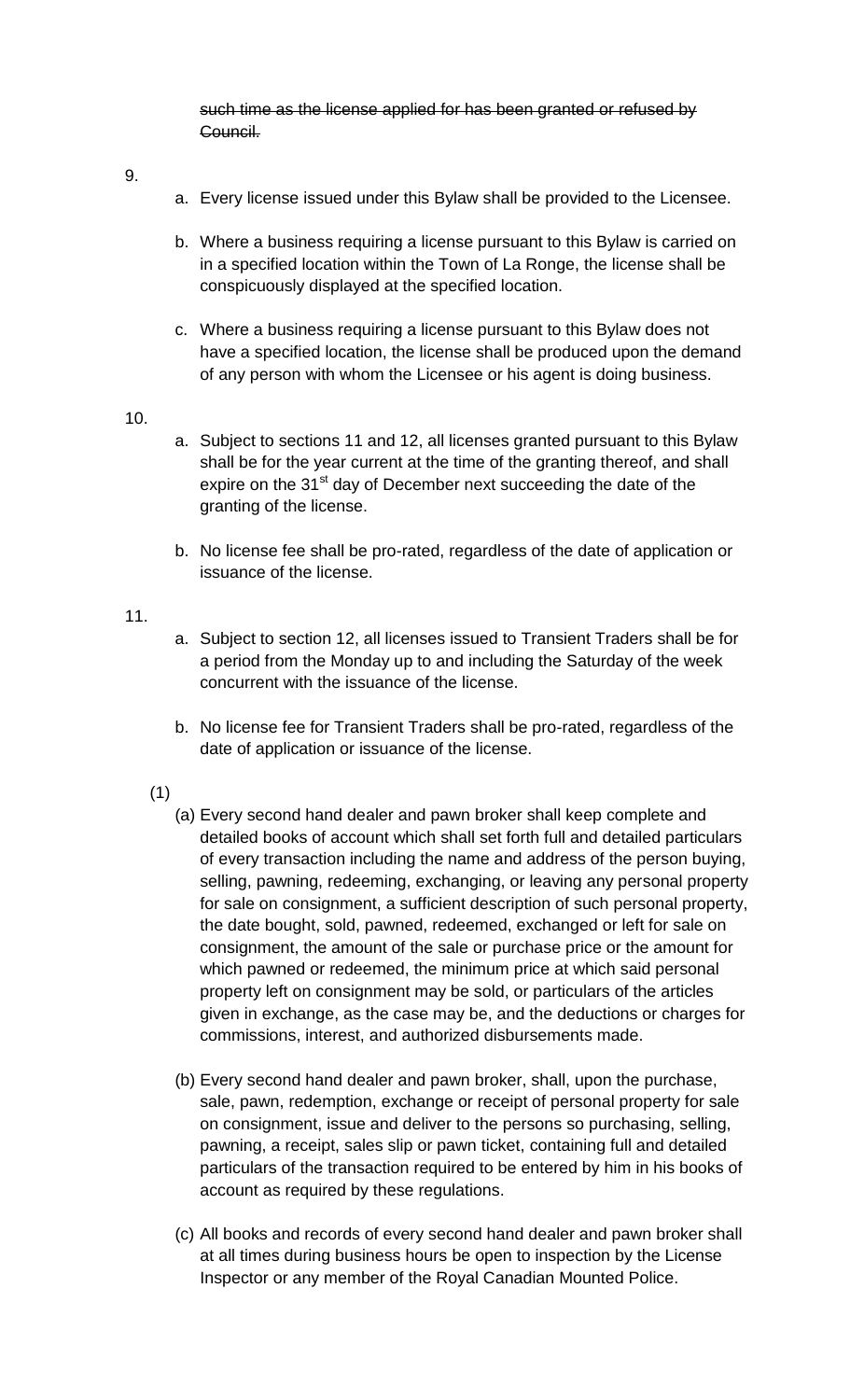- (d) No second hand dealer or pawn broker shall by himself or by his employee or agent take in exchange, purchase or otherwise receive any personal property from any person under the age of 18 years, or from any person where the ownership thereof is in or claimed by any person under 18 years, or which is in the possession of or under the control of any person under the age of 18 years, without obtaining from such person's parent or guardian an authorization to do so dispose of the property, nor shall any second hand dealer or pawn broker purchase or take in exchange for payment or otherwise receive any personal property from any person who appears to be incompetent of transacting business, either by reason of being under the influence of alcoholic liquors or otherwise, nor from any person he knows or believes or suspects to be a thief.
- (e) Every second hand dealer and pawn broker shall deliver to the office of the Royal Canadian Mounted Police on the last day of very month, a true report, legibly written up, on a form approved by the Royal Canadian Mounted Police, setting forth all personal property that has come into his possession by way of pawn, pledge, purchase or exchange during the preceding month, and the name and address of each person who pawns, pledges, sells, exchanges, redeems, or purchases such personal property. Unless the identify of such person is known to the second hand dealer or pawn broker or his agent or employee, he shall, or his agent or employee shall, as the case may be, demand proof of identify from such person.
- (f) No second hand dealer or pawn broker shall keep second hand goods or other materials used in connection with his business, except in a building or on land enclosed by a chain link fence which meets with the approval of the License Inspector. The fence shall at all times be kept in a proper state of repair and be adequately painted and all gates in such fence shall be kept shut except when in actual use for entrance or exit, and without restricting the generality of the foregoing, no second hand dealer or pawn broker shall conduct his business in such a manner as to constitute a nuisance or to interfere unduly with the health, welfare and enjoyment of adjoining property owners, whether by noise or otherwise.
- 12.Pursuant to the provisions of **The Urban Municipality Act, 1984** Council shall have the power to suspend, cancel or revoke any license granted pursuant to this Bylaw at any time.

13.

- a. The Town may transfer any license issued pursuant to this Bylaw from one premises to another premises for a fee of \$10.00
- b. The particulars and conditions, if any, of the said transfer may be endorsed upon the original license issued, or a new license may be issued.
- 14. The granting of a license according to the provisions of this act does not in any way relieve the Licensee from complying with all federal, provincial or municipal laws, bylaws or regulations.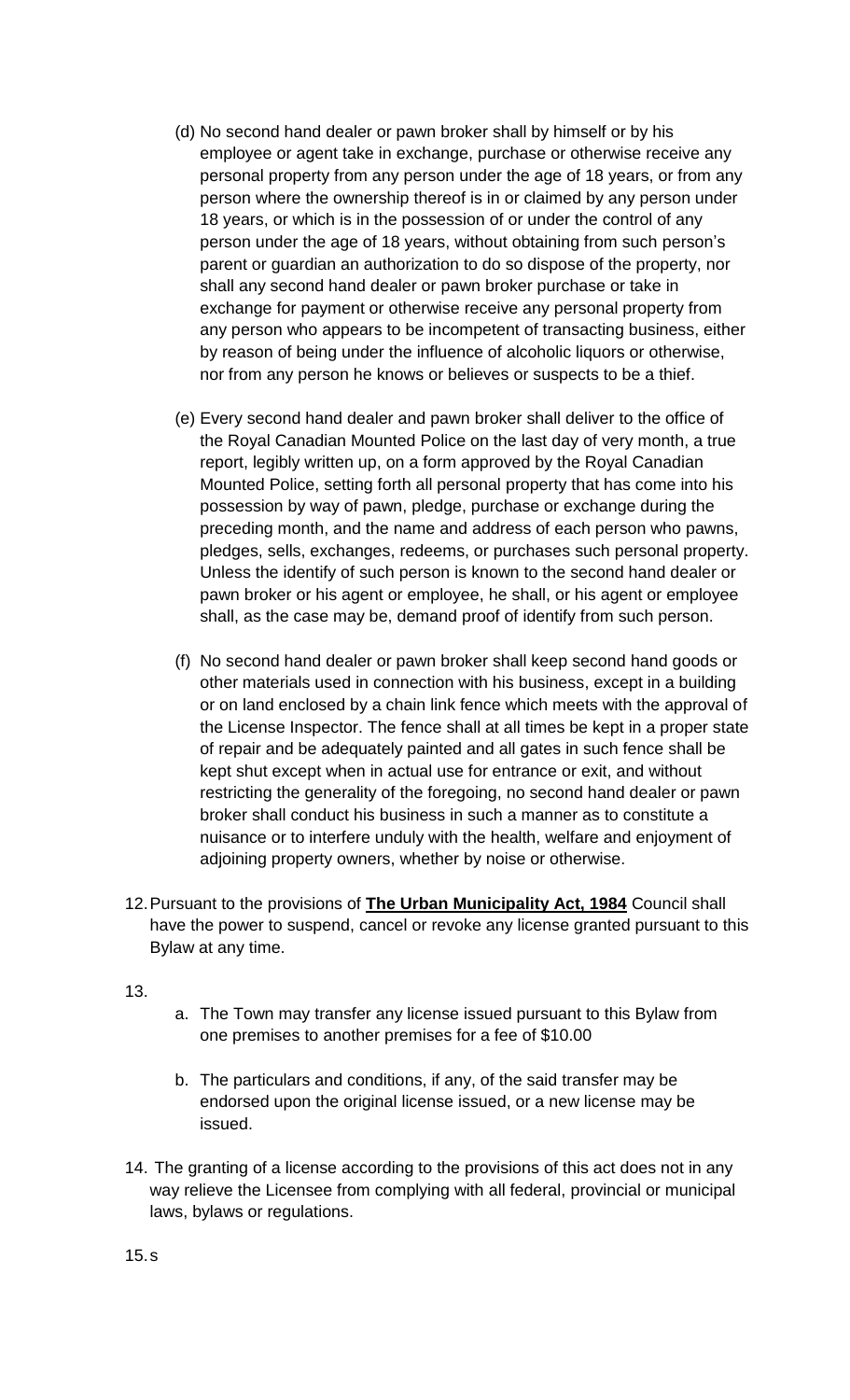- a. Every person carrying on a business for which a license is required pursuant to this Bylaw shall, on the request of the person authorized by the Town to ensure compliance with this Bylaw, provide the person all information necessary to enable him to carry out his duties.
- b. Notwithstanding the penalty provisions of the Bylaw, a person who fails to comply with subsection (a) within ten days after the day on which the request is made is guilty of an offense and liable on summary conviction to a fine of not more than \$100.00

#### 16.

- a. The Medical Health Officer of the Town of La Ronge shall have the power to suspend or revoke the license of any person who sells food and drink for human consumption within the municipal boundaries and who fails to comply with any rules, orders or regulations of the Minister of Health or with the bylaws of the Town of La Ronge relevant to the Licensee's business.
- b. If the Medical Health Officer suspends or revokes a license, the Licensee may, within 30 days after the date of the suspension or revocation, appeal to Council from the decision of the Medical Health Officer, and Council may in its discretion, after giving the Licensee full opportunity to be heard, cancel the suspension or reinstate the license or confirm the suspension or revocation.
- c. The Medical Health Officer may reinstate a suspended license if he is satisfied that the Licensee is complying with the Bylaw whose contravention gave rise to the suspension.
- 17. The act of a spouse, servant, employee or clerk of a Licensee pertaining to or in furtherance of a business for which a license is required pursuant to this Bylaw shall be deemed to be the act of the Licensee as though he had done the act himself.
- 18. No person to whom a license has been granted pursuant to this Bylaw shall carry on the business so licensed on any street, lane or other public place, without first having obtained the consent of Council, which consent shall be expressed by way of resolution.
- 19.Any person who contravenes any of the provisions of this Bylaw is guilty of an offense and is liable upon summary conviction to a fine of not more than:
	- i. \$2,000.00 in the case of an individual; or
	- ii. \$5,000.00 in the case of a corporation.
- 20.
- a. Where there has been a conviction pursuant to the provisions of this Bylaw, the convicting justice shall, in addition to any fine levied, order payment of the required license fee and order compliance with all other provisions of this Bylaw.
- b. Any person who fails to comply with an order made pursuant to section 20 within the time specified in the order shall be guilty of an offense and shall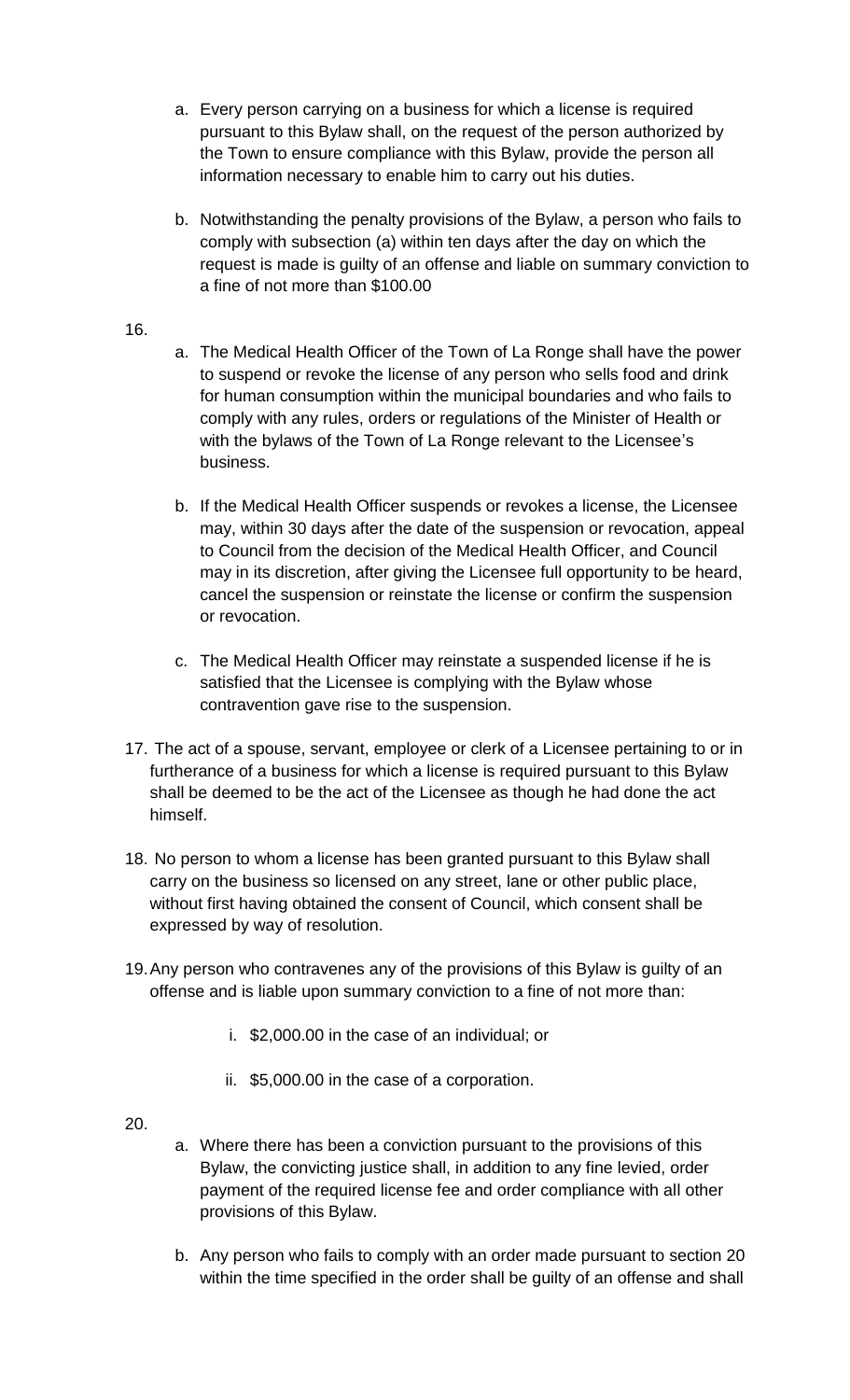be liable on summary conviction to a fine of not more than \$250.00 for each day during which the breach continues, or to imprisonment for not more than one month or to both a fine and imprisonment.

- 21.Bylaw No. 238/88 is hereby repealed.
- 22. This Bylaw comes into force and takes effect on, from and after the final passing thereof.

Read a third time and adopted this 12<sup>th</sup> day of November, 1992.